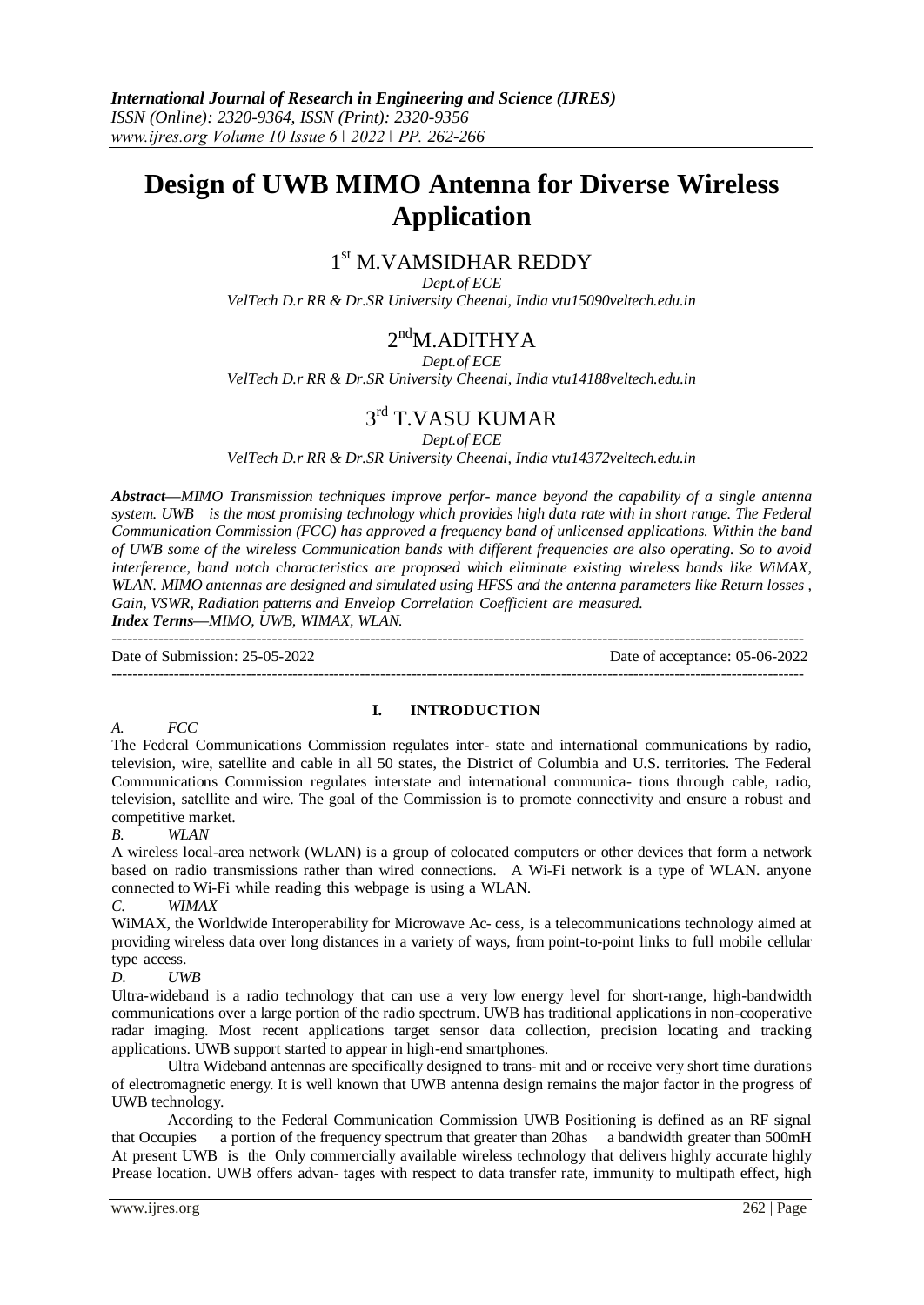ranging accuracy.

#### *E. MIMO ANTENNA*

MIMO (multiple input, multiple output) is an antenna technology for wireless communications in which multiple antennas are used at both the source (transmitter) and the destination (receiver).

Designing of MIMO antenna for its usage in portable wireless communication devices with its compact size to reduce mutual coupling between the antenna elements is of course, a challenging task. Mutual coupling arises due to minimal spacing of antenna. Placement of multiple antennas into a single, compact and slim body of wireless devices and making it resonant for a different wireless communication applications into a single device is a toughest challenging job. As the antenna elements are firmly coupled with each other, maintaining isolation characteristic between them is indeed a challenging task.

#### *F. MIMO TECHNOLOGY*

Mimo technology use multiple antennas at its both terminal transmitted and receiver ends for significant enhanced Perfor- mance of Transmission. The MIMO performance determine the Correlation of received signal by antenna elements The MIMO system Can it Increase the overall performance of antenna. The main challenge in mimo antenna is to reduce mutual Coupling between the antenna elements, mutual Cou- pling arises due to minimal spacing of antenna. Placing the multiple antennas in to single and making it resonant for a different wireless Communication Into a device is difficult thing. Mainating improved isolation between two mutually coupled antenna is Definitely a Challenging job. The Mimo antennas for DWB application are demonstrated to reduce interference caused by Close proximity of antenna elements and to improve Isolation. UWB antennas with various Variety of design structure reported the isolation less than -20 dB. The literature focuses on improving UWB and Mimo antenna Isolation is first the implementation of the unit element for the UWBMIMO is furnished. After the implementation of basic antenna and taking the reflection performance metrics is described. Coefficient analysis, the UWB -MIMO Antenna designed. The analysis of diversity.

#### **II. RELATED WORK**

We have implemented the various Aspects through the UWB-MIMO Antenna for diverse Applications and we have Absorbed the Current Distribution and Isolation and PRO- POSED DIVERSITY ANTENNA STRUCTURE,MIMO Performance Metrics, VSWR-VOLTAGE STANDING WAVE RA- TIO and Radiation pattern and MIMO Antenna Configuration and also we have absorbed that the UWB Unit element Antenna Configuration and the Challenges of Antenna and the ENVELOPE CORRELATION COEFFICIENT FOR THE PROPOSED ANTENNA.by using Ansys HFSS we have im- plemented the different Antenna And the Different Antenna shapes are placed in the Exact points in the Software.

#### **III. IMPLEMENTATION**

The Mimo return loss put in graphical representation is to find location of bandwidth The return loss in the commu- nication system can be defined as a power loss because of reflection or returned due to discontinuity the transmission line.Since the proposed antenna is a uwb- antenna, Form is made on the entire Ding. Frequency range from 34 to 10.6 GHz of a matter of consideration Over the full operational range , the average isolation of proposed antenna if more than -20Db

#### *A. ANSYS HFSS*

### **IV. SOFTWARE**

*•* Ansys HFSS is a 3D electromagnetic (EM) simulation software for designing and simulating highfrequency electronic products such as antennas, antenna arrays, RF or microwave components,high-speed interconnects, filters, connectors, IC packages and printed circuit boards. Engineers world-wide use Ansys HFSS soft- ware to design high-frequency, high-speed electronics found in communications systems, advanced driver as- sistance systems(ADAS), satellites,and internet-of-things (IoT)products.

*•* This Software used as a 3D Full-wave EM Field Solver for High-frequency and High-speed Electronics Compo- nent Designs.

*•* This HFSS software utilizes a 3D full-wave Finite Ele- ment Method (FEM) by the field solver to compute the electrical behavior of complex components of arbitrary shape and user-defined material properties.

#### **V. RESULT AND DISCUSSION**

We have designed the various UWB MIMO Anten- nas,Parametric Analysis is taken for all the antennas.The parameters like Return loss,Mutual coupling,VSWR,Isolation and radiation Pattern or measured in each UWB MIMO Antenna Design.The Performance table is drawn to check which design is got improved isolation and effective in use.We Conclude that particular design which gives improved isolaton is our final UWB MIMO Antenna..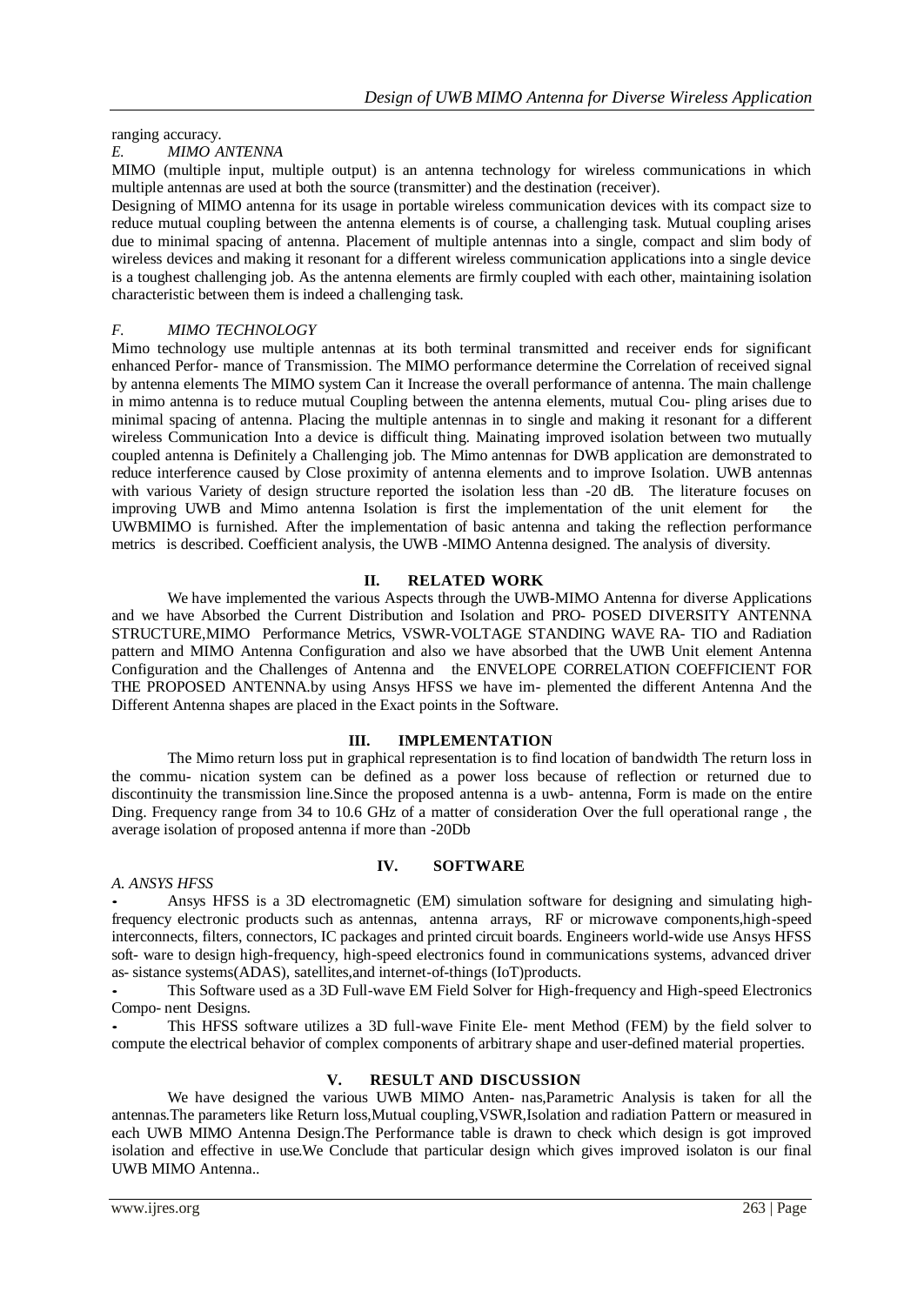**FSSDes** 



Fig. 1. Basic design of UWB MIMO Antenna









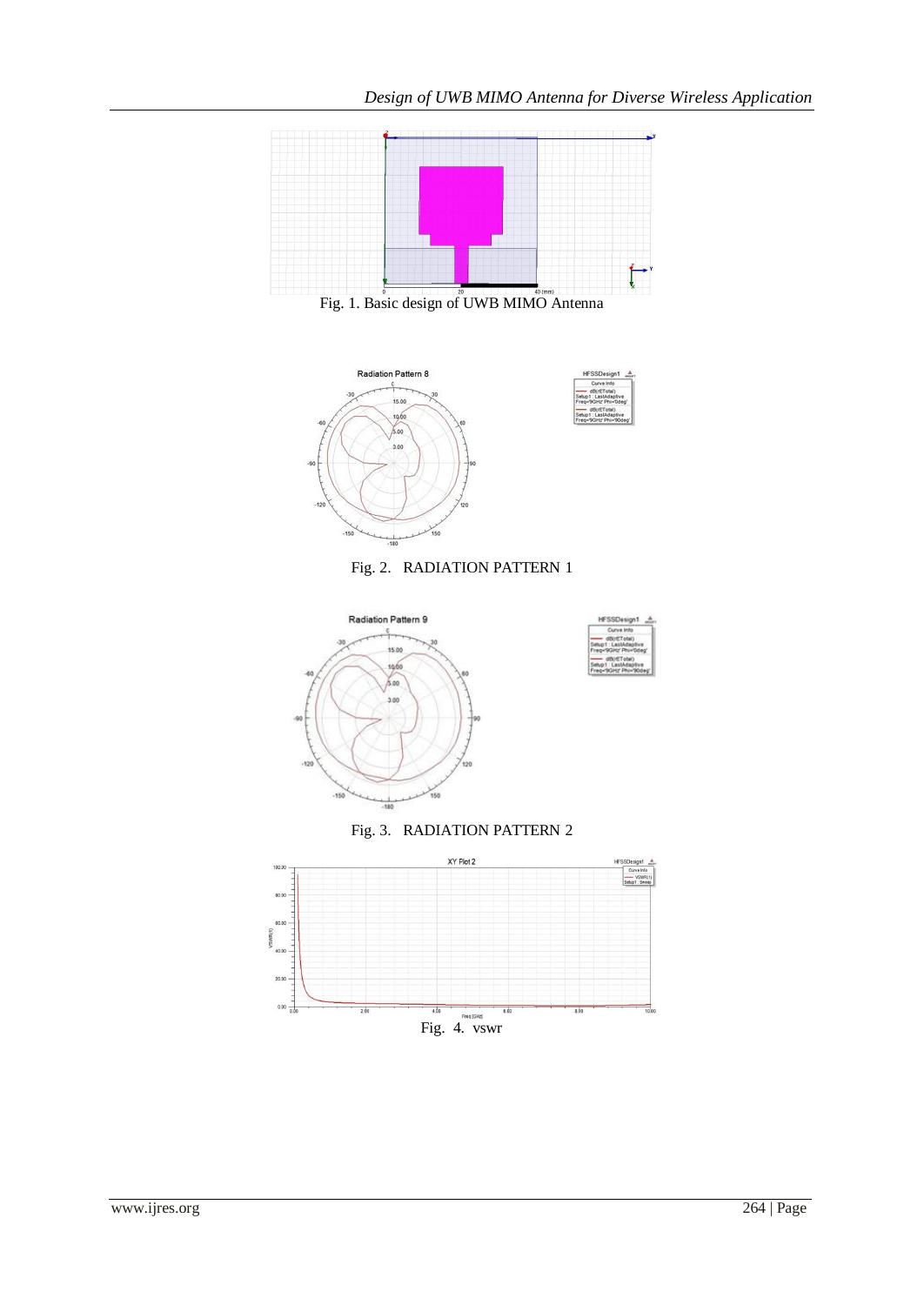

Fig. 5. UWB MIMO ANTENNA DESIGN 1.



Fig. 6. OUTPUT OF UWB DESIGN 1.



Fig. 7. UWB MIMO ANTENNA DESIGN 2.





Fig. 9. Design of UWB Mimo Antenna 3